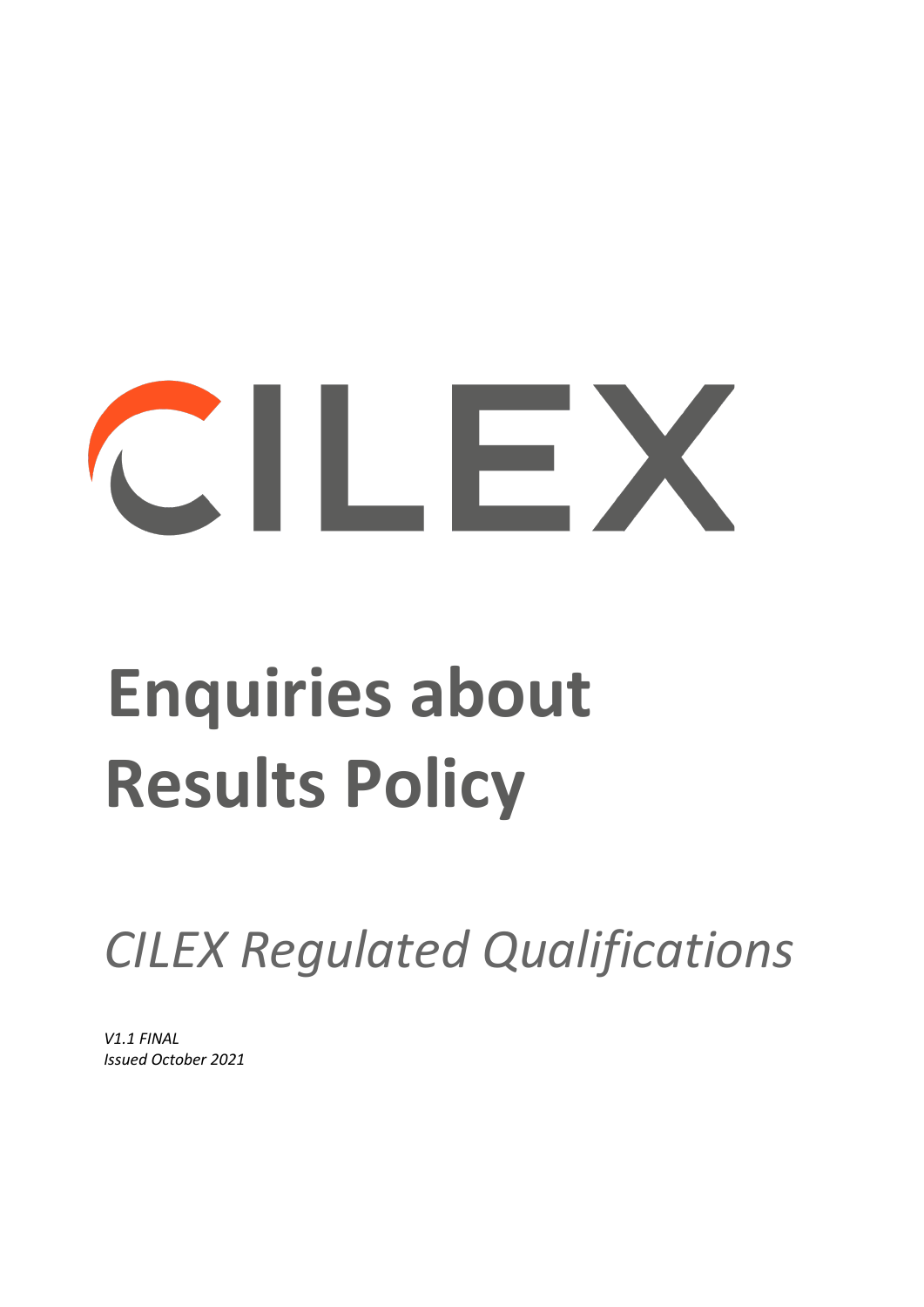### **Purpose**

- 1. CILEX accepts that some learners may be unhappy with their assessment results. CILEX permits assessment results to be challenged in cases where the result is inconsistent with the learner's reasonable expectations, subject to the principles and requirements set out in this policy and the associated procedure.
- 2. This policy should be read in conjunction with the Enquires About Results Procedure CILEX Regulated Qualifications.

# **Scope**

3. This policy applies to learners, training providers, CILEX staff and contractors involved in the delivery and assessment of CILEX regulated qualifications.

# **Definitions**

- 4. The term 'learners' in the context of this policy includes all individuals studying for the regulated qualifications listed in Appendix 1.
- 5. The term 'assessment' in the context of this policy includes assessments taken towards CILEX regulated qualifications, for example, external examinations, Professional Skills assessments, and online examinations or internal assessments.
- 6. An enquiry about a result is a formal request for an assessment decision to be reviewed because it is considered to be erroneous.

# **Key Principles**

- 7. Enquiries about results may involve administrative checks to confirm the accuracy of the result and/or reviews of marking/quality assurance.
- 8. An enquiry about a result does not take into account illness, indisposition, adverse circumstances or similar experienced by a learner at the time of an assessment.
- 9. Enquires about results will be undertaken by persons of appropriate competence who do not have a personal interest in the matter.
- 10. A learner's result may increase, decrease or stay the same following the conclusion of an enquiry about a result.
- 11. Learners or training providers, acting on behalf of learners, may request enquiries about results.
- 12. Enquiries about results will be available for a set period following the release of results. CILEX will not accept requests for enquiries about results outside the published timeframes.

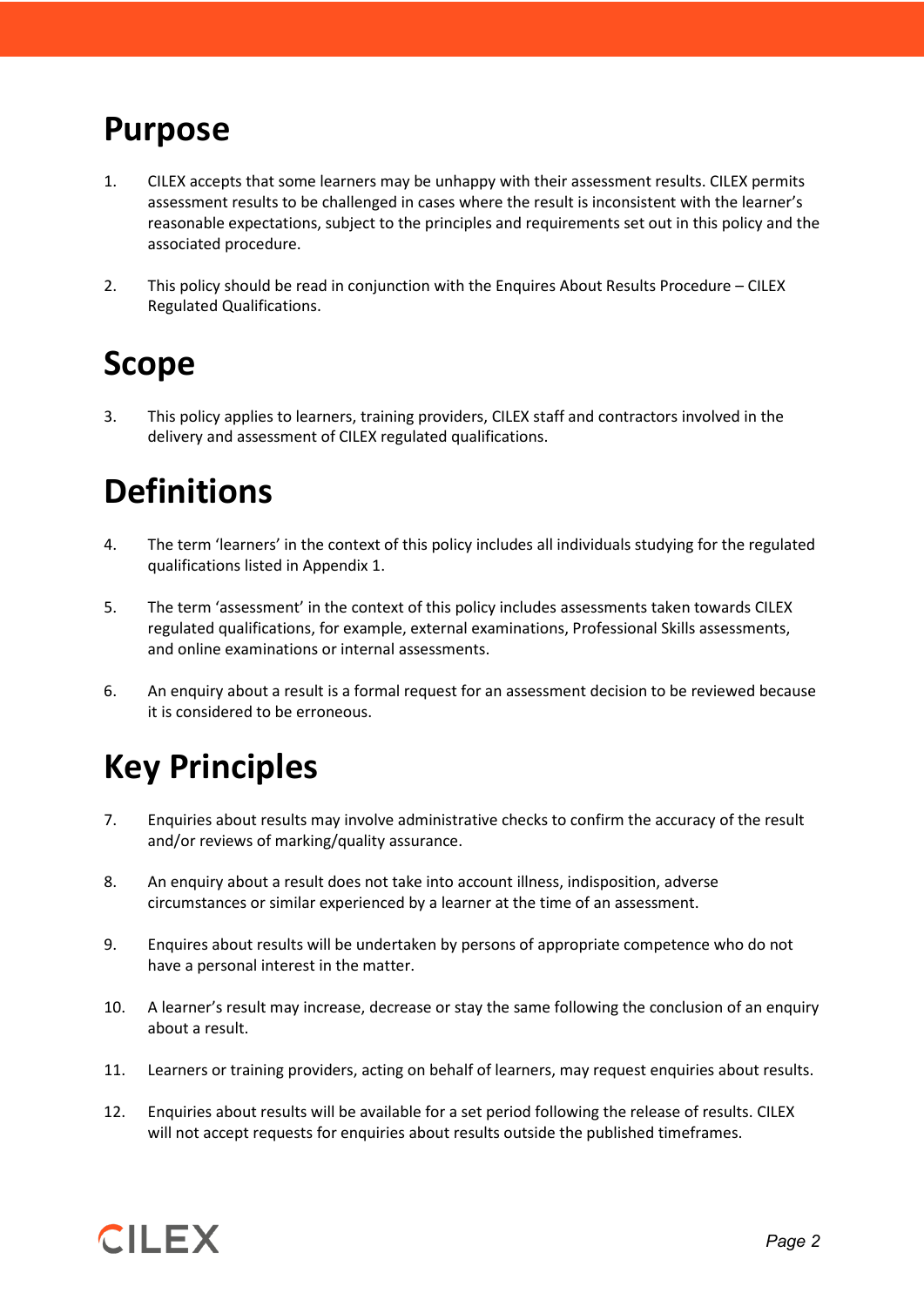13. CILEX will process enquiries about results in a timely manner. CILEX will publish the timeline for requesting enquiries about results along with the timelines for processing enquiries and issuing the outcome.

# **Protecting the integrity of CILEX qualifications**

- 14. In the event that an enquiry about a result identifies failings in CILEX assessment procedures, CILEX will take all reasonable steps to identify other learners who have been affected, to address the failings identified.
- 15. Where it is not possible to correct any failings identified CILEX will mitigate as far as possible the impact of the failings whilst seeking to protect the interests of learners and the integrity of the qualification.
- 16. CILEX reserves the right to carry out investigations including reviews of assessments of learners without consulting training providers or seeking the learners' permission.
- 17. CILEX will take steps to prevent a recurrence of any failings identified in the future.
- 18. CILEX will ensure that the relevant regulators are informed, as appropriate, where an enquiry about a result identifies an adverse effect.

#### **Fees**

19. CILEX will charge a fee for enquiries about results. The fees will be published on the CILEX website.

# **CILEX certificates**

20. CILEX will ensure that any certificate/result issued to a learner which is subsequently found to be invalid following an enquiry about a result is revoked.

# **Appeals**

21. CILEx permits appeals of enquiries about results in cases where there is genuine cause to believe CILEx has not followed its procedures. Further information is provided in the CILEX Appeals Policy – CILEX Regulated Qualifications and the associated CILEX Appeals Procedure.

#### **Governance**

22. The Awarding Body Operations Committee has oversight of enquiries about results through the reports it receives. The Awarding Body Operations Committee reports accordingly to the CILEX Qualifications Committee. The governance arrangements enable effective monitoring, feeding into evaluation review processes.

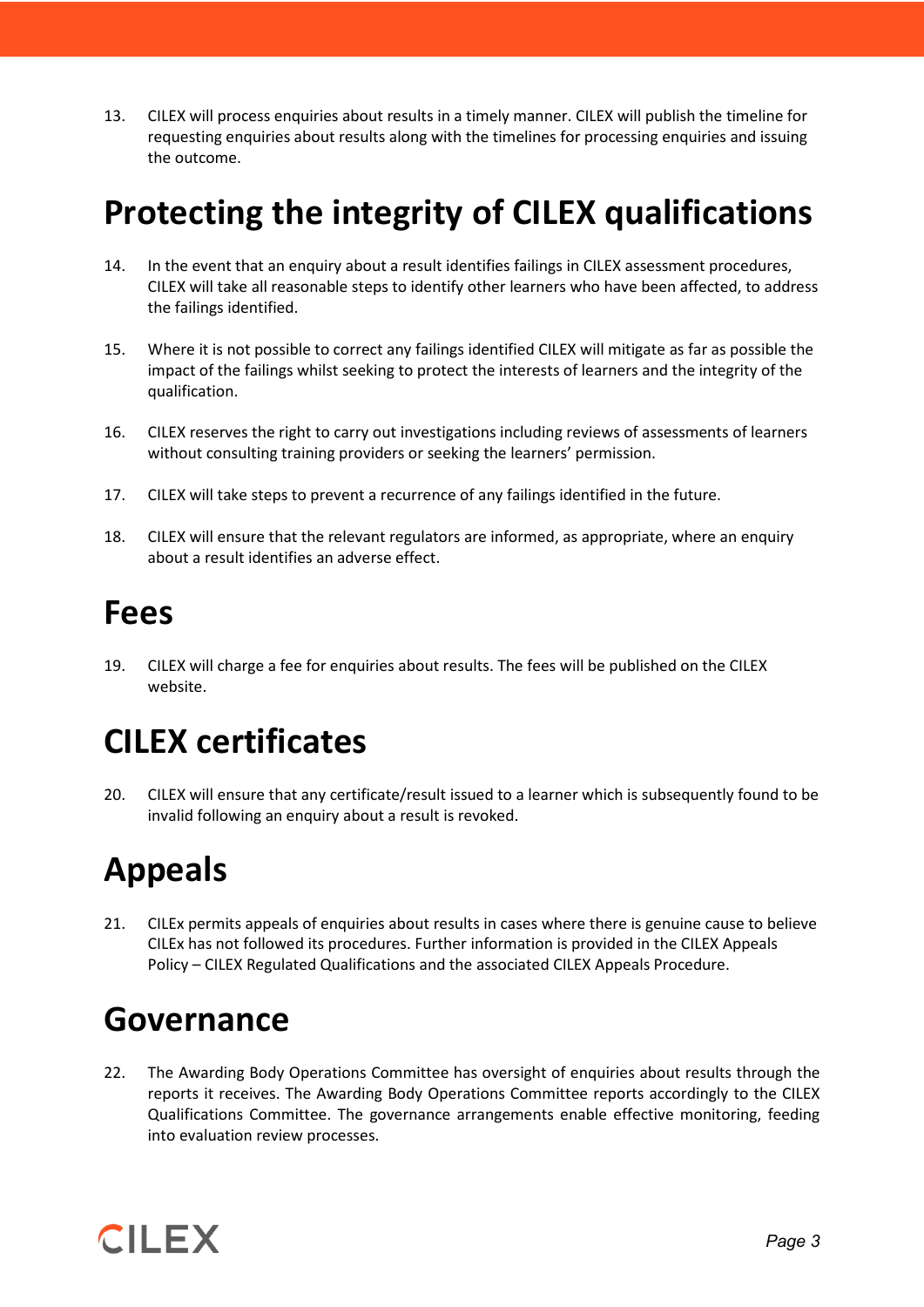# **Complaints**

23. CILEX has a separate complaints policy. Learners or training providers who are dissatisfied with any other CILEX awarding organisation service other than those addressed by this policy or the CILEX Appeals Policy – CILEX Regulated Qualifications are referred to the Complaints Policy.

# **Policy review arrangements**

- 24. This policy is subject to a three-year review cycle. However, the policy may be reviewed more frequently to address regulatory changes, operational feedback or concerns brought to the attention of CILEX to ensure the policy remains fit for purpose.
- 25. This policy is also reviewed as part of CILEX ongoing quality improvement monitoring.